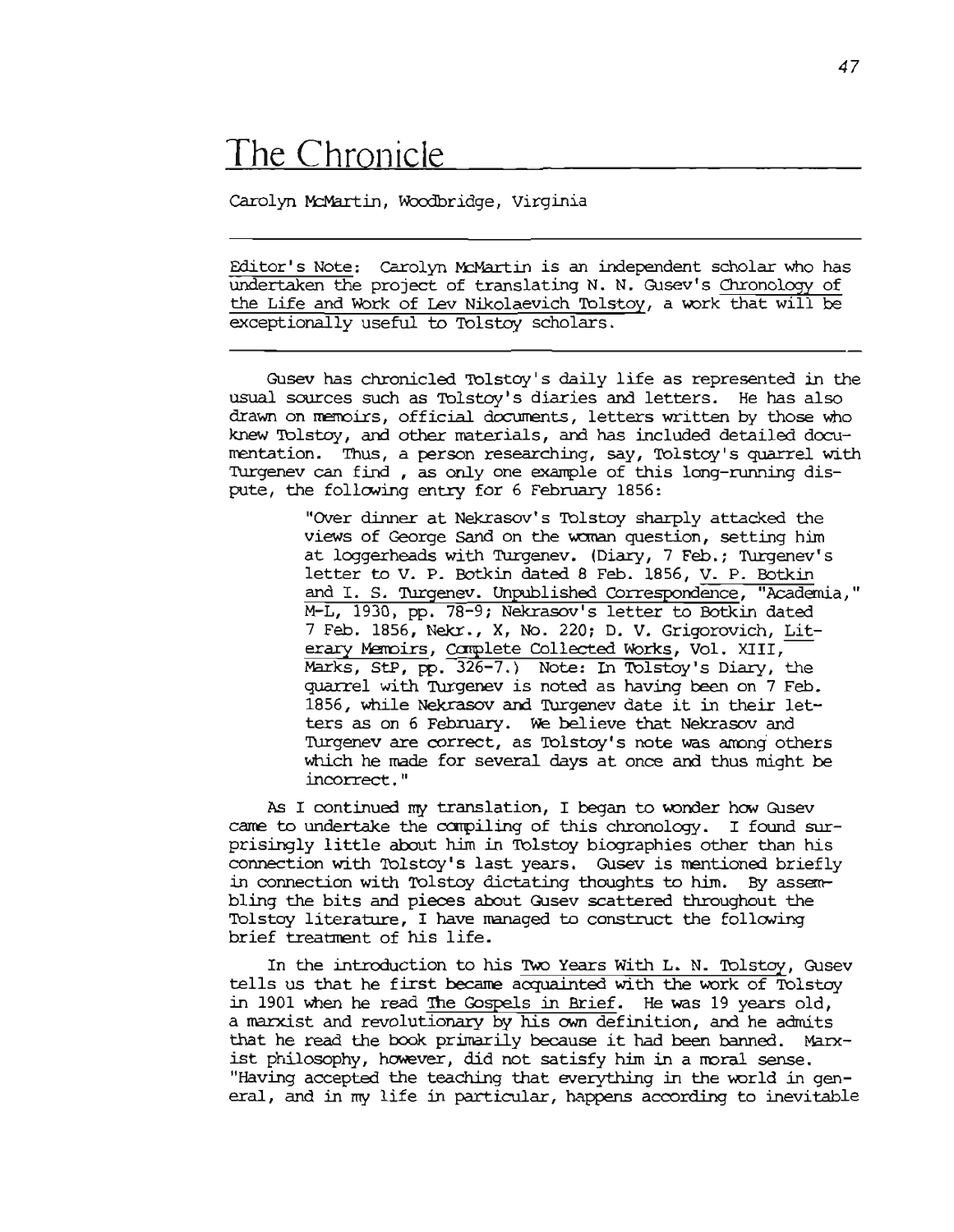historical laws on which my will can exert no influence, I lost any kind of reasonable direction and feeling of responsibility for my actions... " He had had <sup>a</sup> very religious upbringing, he tells us, and althoogh he had lost his faith under the inluence of marxism, he retained "those high rroral ideals which are the basis of faith."

Before reading The Gospels in Brief, Gusev had come to the conclusion that moral demands must serve as the main guide in life, but he had not defined just what those moral demands are and what they are based on. He did not expect to find the answer in Tolstoy, because he had been "prejudiced against Tolstoy by revolutionary literature, primarily because of his advocacy of nonresistance to evil. From the words of revolutionary writers I acquired the idea that nonresistance to evil meant submissiveness to evil, reconciliation with it."

The Gospels in Brief staggered Gusev with its power. It completely satisfied "those moral questions which had forced me to renounce blind. faith in materialistic philosophy." He began to read literary criticism about Tolstoy. It wasn't until two years later, in 1903, that he finally wrote to Tolstoy expressing his admiration for him and his work. Two weeks later he received an answer written by Aleksandra Tolstaya, and a month later Tolstoy himself sent a letter. In mid-September 1903, Gusev visited Tolstoy, and from that visit a correspondence began.

A note to the 26 October 1907 entry in Tolstoy's diary says that Gusev began working for the Posrednik publishing house in 1905. Gusev seems to have won the confidence of Vladimir Chertkov, which was, of course, essential to anyone who wished to become close to Tolstoy at the end of his life. In 1907, when Chertkov found it necessary to return to England on business, he suggested that Tolstoy invite Gusev to be *his* secretary, helping with correspondence and other duties. Gusev accepted this invitation and noved into the house at Aleksandra' <sup>s</sup> estate at 'Ielyatinki which was <sup>3</sup> versts fran Yasnaya Polyana.

Gusev was arrested twice because of his connection with 'Iblstoy. In October 1907 he was arrested on the basis of rumors that he held gatherings in his room in which the Tsar was abusively mentioned. In The Tragedy of Tolstoy, Aleksandra Tolstaya relates that a search of his room revealed copies of Tolstoy's article "The One Thing Needed." in which Gusev had inserted the passages which the censor had prohibited, nost of which were unfavorable references to the Tsar. Gusev was sent to Krapivna, thirty versts fran Yasnaya Polyana. Tolstoy intervened with authorities on Gusev's behalf, and after two months' arrest, he was released.

On 4 August 1909, Gusev was once again arrested and exiled. to Cherdyn, charged with "propagating revolutionary ideas." Aleksandra Tolstaya suggests that "the governrrent continued to fight my father, not by interfering with him personally, but by persecuting his friends.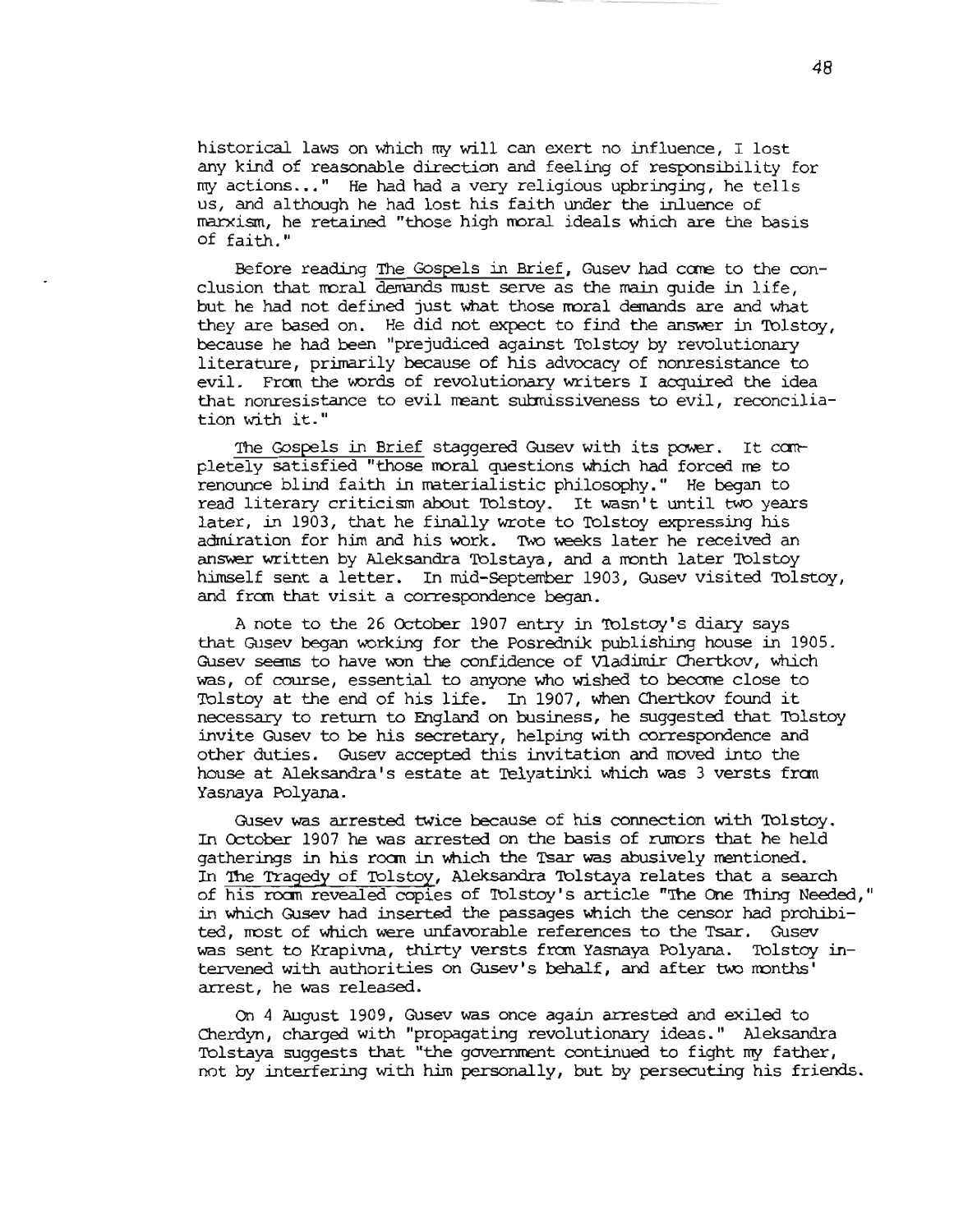It would have been impossible to invent a worse punishment for him." Tolstoy once again tried to intervene with authorities on Gusev's behalf, but this time he was unsuccessful in obtaining Gusev's  $re$ lease.

In her biography of Tolstoy's wife Sonya, Ann Edwards says that Aleksandra was "intensely jealoos of Gusev's privileged position" in her father's life. Unfortunately, Ms. Edwards does not document her book, and there is no way of assessing the validity of that assertion other than to look at Aleksandra's own statements about Gusev. In The Tragedy of Tolstoy, Aleksandra complains that Gusev noted down all the intimate details of our life," depriving the Tolstoy family of the "common human satisfaction of living unobserved." She describes how he "shook his head judiciously and left the room" one night, expressing disapproval of a song about the passion of love, saying "it's so characteristic of the surroundings in which Tolstoy lives." She criticizes the letters he wrote on her father's behalf to people who had written to Tolstoy with questions. Fran these exanples it is difficult to tell just what Aleksandra's true attitude toward Gusev was, for by the time she was writing this, nearly 25 years had passed since her father's death, and she would have known of the work that Gusev was doing to preserve information about her father's life and work.

In addition to Two Years With L.N. Tolstoy, Gusev compiled a four-volume series entitled L.N. Tolstoy: Material for a Biography, the volumes covering the years 1828-1855, 1855-1869, 1870-1881, 1881-1885. He died before he could complete this series. A small fifth volure covering the years 1886-1892 was published in 1979 under the authorship of L.D. Opulskaya, Gusev's assistant.

Gusev compiled the chronology of Tolstoy's life, a two-volume work entitled Chronicle of the Life and Work of L.N. Tolstoy, the first volume covering the years 1828-1890, and the second volume covering 1891-1910. This is an essential reference work for all Tolstoy scholars. Gusev has consulted and incorporated into the chronology many works which are unavailable to scholars outside the Soviet Union. It is the definitive source for dates. It is fran Gusev that <sup>I</sup> verified the date of his arrest in <sup>1909</sup> which has been variously reported as 4 August and 5 August. In Gusev we can find exact dates of births, deaths, and other significant events in the lives of those who were close to Tolstoy. For example, Tolstoy's father, Nikolay Ilich, was born on 26 June  $1794$ ; was liberated in Paris on 19 March 1814; was discharged on 14 March 1819; married Marya Nikolayevna Volkonskaya on 9 July 1822, and so on. Regarding Tolstoy's mother, we learn that her death on 4 August 1830 was recorded as resulting fran "fever"; and that Yuliya Mikhaylovna Ogareva, a family friend who was present when she died, wrote a book entitled Voice of the Past in which she described the cause of death as a "nervous fever," meaning that the illness lasted only a few days.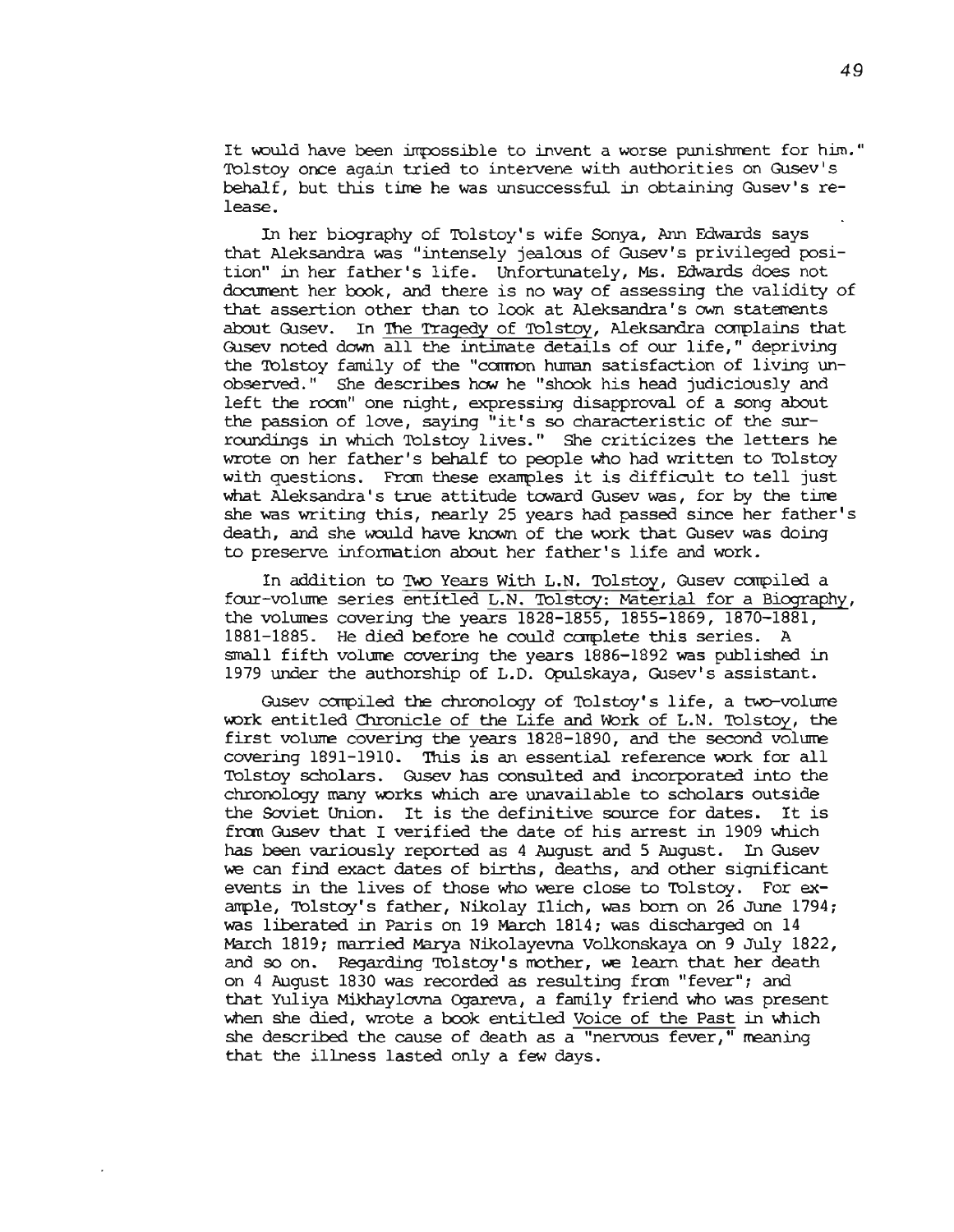As an example of the paths this type of research can lead to, I had noted a reference to Yu. M. Ogareva in Shklovsky's book: "Ogarev was another frequent visitor, and the children did not know that Ogarev's wife and their father were !overs"(53). Gusev makes not mention of this relationship in the chronicle, but does relate the following in Material for a Biography, 1828-1855: "After his wife's death, N.l. Tolstoy did not enter into a second marriage. There is some information about his passion for his neighbor, Yuliya Mikhaylovna Ogareva, the wife of the owner of the owner of the estate of Telyatinki...retired Lieutenant Colonel Ivan Mikhaylovish Ogarev" (96). Telyatinki is the estate which later passed to Tolstoy's daughter Aleksandra.

#### **SOURCES**

A.F. Shifman, "N.N. Gusev," Zvezda, no. 8(1978), pp. 128-130.

Eolshaya sovetskaya entsiklopediya, English-language edition, volume 7, 0, 493.

Tolstoy's Diaries: Volume II, 1895-1910, ed. and trans. R.F. Christian, New York: Charles scribner's Sons, 1985.

Alexandra Tolstoy, The Tragedy of Tolstoy, New Haven: Yale Univ. Press, 1933.

Henri Troyat, Tolstoy, New York: Harmony, 1980.

Viktor Shklovsky, Lev Tolstoy, Eng. edition, Moscow: Progress, 1978.

L. D. Opulskaya, Lev Nikolayevich Tolstoy: Materiali k biografii s 1886 po 1892 9, Mosoow: Nauka, 1979.

Ernest J. Simmons, Leo Tolsbqy, Boston: Little, Brown: 1946.

Cynthia Asquith, Married to Tolstoy, Boston: Houghton, Mifflin, 1961.

Tikhon Polner, Tolstoy ani His Wife, New York: Norton, 1945.

Anne Edwards, Sonya: The Life of Countess Tolstoy, New York: Simon and Schuster, 1981.

My interest in Gusev led me to the decision to begin a publication - a sort of newsletter - based on Qlsev chronology. I called it The Tolstoy Chronicle. The following is an extract from the first issue.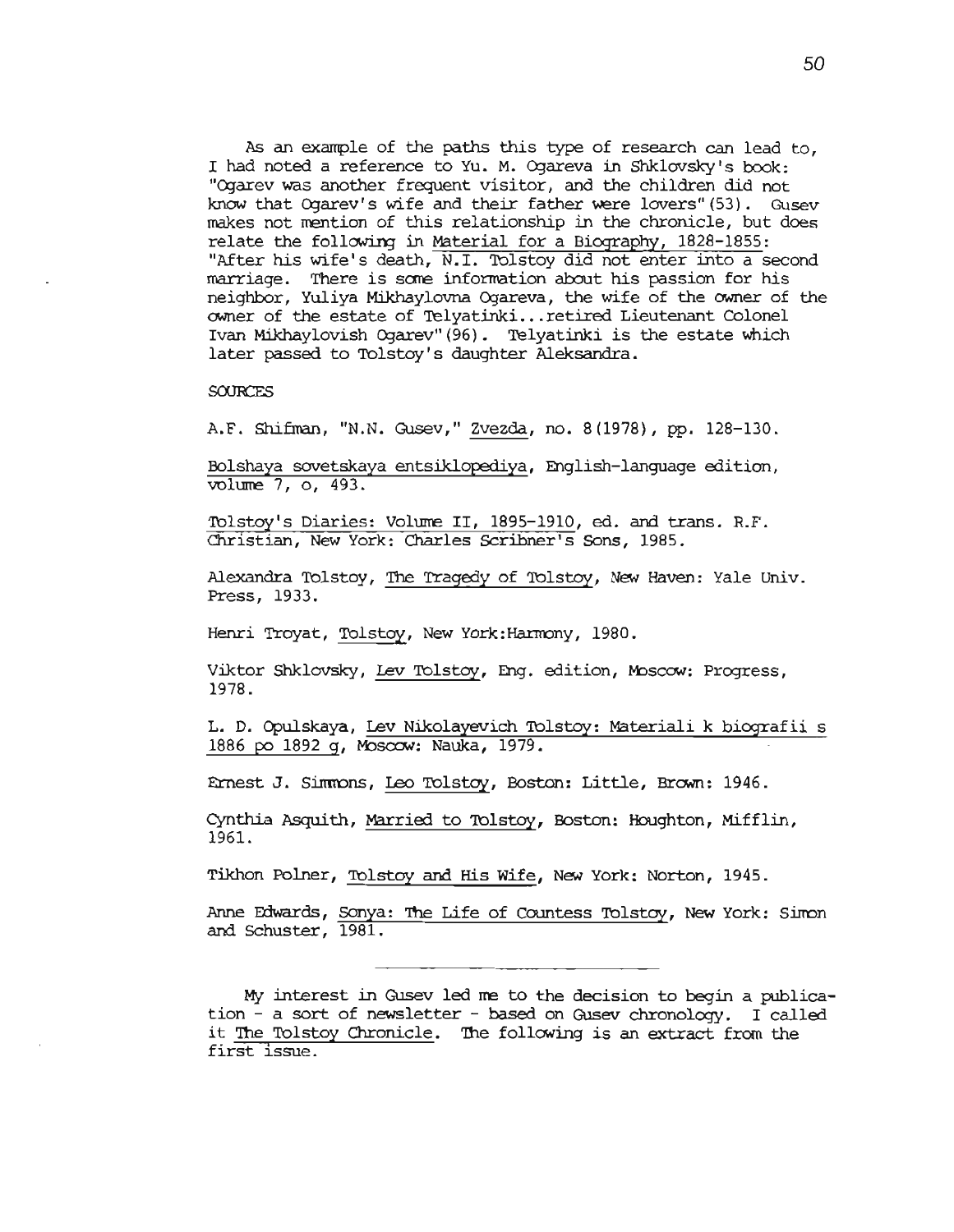# CHRONICLE OF THE LIFE AND WORK OF LEV NIKOLAYEVICH TOLSTOY

[Editor's note: the Chronicle begins W1th a long entry for 1828, the year of Tolstoy's birth.]

## 1830

2 March 1830: The birth of Mariya Nikolayevna Tolstaya (died 6 April 1912). (T.A. Yergolskaya's notebook, GMT; letter from M.N. Tolstaya to  $L.N.$  Tolstoy,  $3$  March  $1851,$  GMT)

Note: In the Kochak Village Church Registry of Births, Marriages, and Deaths (QMT), the birth of M.N. Tolstaya, daughter is antedated 7 March.

4 August 1830: The death of Tolstoy's mother, Mariya Nikolayevna Tolstaya. (T.A. Yergolskaya's notebook, GMT)

Note: In the Kochak Village Church Registry of Births, Marriages, and Deaths (Q11'), the death of M.N. Tolstaya "fran fever" is antedated 7 August 1830. In the memoirs of Yu. M. Ogareva, who was present at the death of Tolstoy's mother, the cause of death is said to have been "nervous fever," which is to say that the illness lasted only a few days. (Voice of the Past, 1914, 11, p. 113).

#### 1832

15 March, 1832: The date of the extract fran the journal of the Tula Nobility Deputy Assembly concerning the financial position of Nikolay Ilich Tolstoy. In the various villages of Tula and Orlov provinces, "793 male and 800 female souls" of serf peasants, including 219 "souls" in the village of Yasnaya Polyana were included in his accounting. ("For the Biography of L. N. Tolstoy," Russkaya mysl, 1911, 4, pp. 108-110)

## 1833

Tolstoy is transferred to the supervision of F.I. Rossel, his older brothers' tutor. (My Life)

Note: F.I. Rossel is portrayed in Childhood and Youth as Karl Ivanovich Mauer.

### 1833-1834

Nikolenka Tolstoy announced to his brothers that he knew- the secret of how to make it so that people knew no unhappiness, never argued or got angry, and all would love one another and would always be happy. "He told us this secret was written on a green stick, and this stick was buried by the road at the edge of the ravine of the "Old Forest Reserve." (Reminiscences, ch. "Fanfaron Mountain")